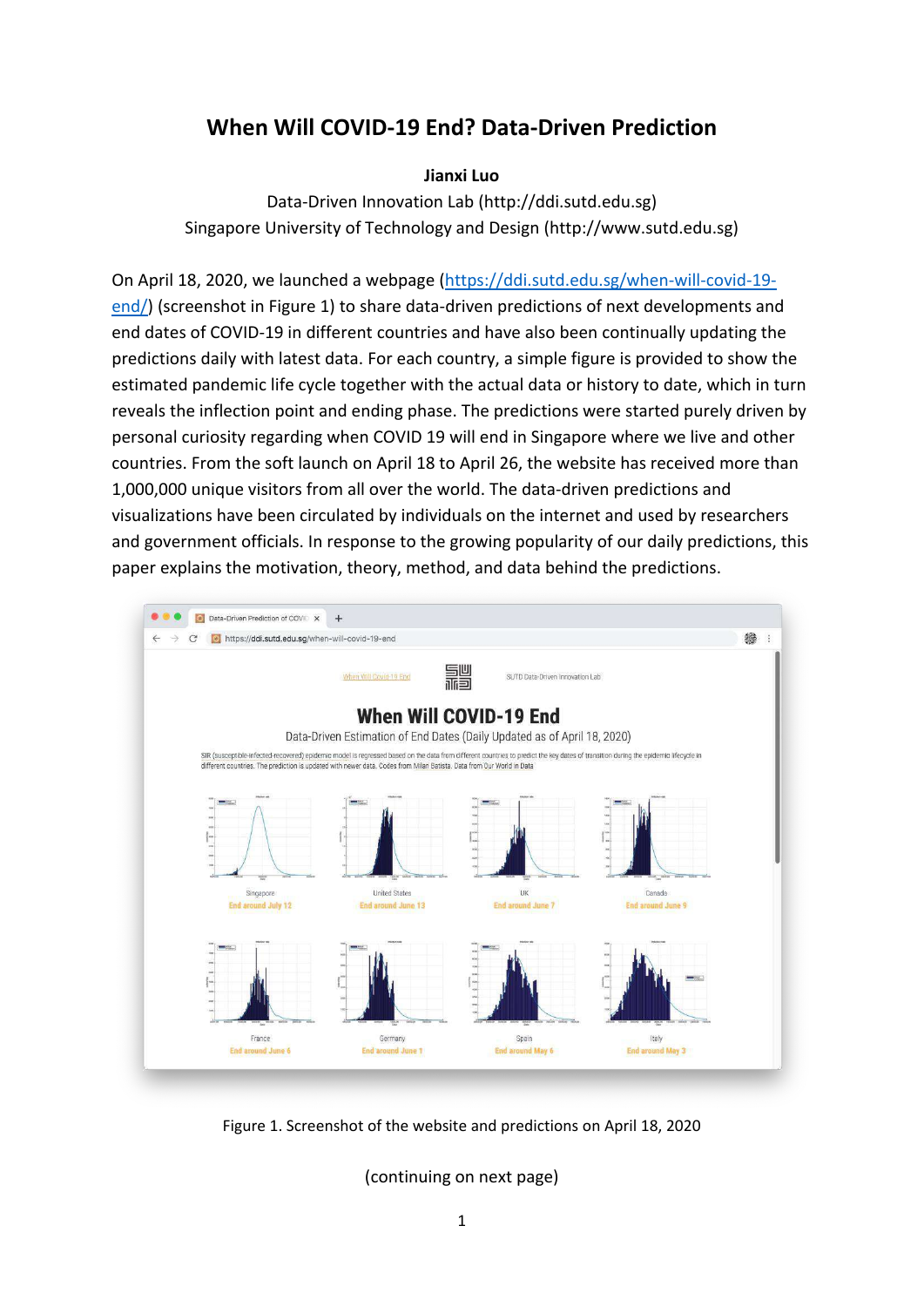### **Motivation**

All of us around the world today naturally want to know when the COVID-19 pandemic will end. Estimating the end dates has been subconscious for most people as it is mentally needed and essential part of planning during the COVID-19 pandemic, but also naturally difficult to be done well due the uncertainty of future. Meanwhile, our existing knowledge of historical pandemic process patterns and the continually accumulating data of the current pandemic make it possible to take a model-based and data-driven approach to predict the end dates of COVID-19 and also continually update the predictions as its evolves and generates more data. Such "predictive monitoring", i.e., the continual monitoring of predicted future events, such as the ending of the ongoing pandemic, using the latest data generated over time, can make the planning, decisions, behaviours and mentality at the present moment more "future-informed" and stimulate precautionary or proactive actions. In contrast, most monitoring practices today focus on reporting actual cases of infection, recovery and death every day, which mainly drives reactive and passive policies and actions, such as locking down a city only when many infections have been reported.

## **Theory and Methodology**

The evolution of COVID-19 is not completely random. Like other pandemics, it follows a life cycle pattern from the outbreak to the acceleration phase, inflection point, deacceleration phase and eventual stop or ending. Such a life cycle is the result of the adaptive and countering behaviours of agents including individuals (avoiding physical contact) and governments (locking down cities) as well as the natural limitations of the ecosystem. However, the pandemic life cycles vary by countries, and different countries might be in different phases of the life cycles at a specific point in time. For instance, on April 21, in Singapore, Prime Minister Hsien-Loong Lee announced the extension of circuit breaker to June 1 in response to the spikes of COVID-19 cases, on the same day when Prime Minister Giuseppe Conte announced Italy's plan to reopen from May 4. Ideally such decisions and planning can be rationalized by well knowing where our own country (together with the world as a whole) is in its own pandemic life cycle, when the turning point is coming if it has yet come, and most importantly when the pandemic will end. The basis for such actionable estimation is the pandemic's life cycle.

The pandemic life cycle pattern is expected to appear as a S-shape curve when one plots the accumulative count of infection cases over time or equivalently as a "bell-shape" curve of the daily case counts over time (see examples in Figure 2). Such patterns as well as the underlying dynamics have been well studied in various domains including population growth, diffusion of new technologies and infectious diseases, and have theoretically established mathematical models, including the logistic model that describes a general life cycle phenomenon (such as population growth) and the SIR (susceptible-infected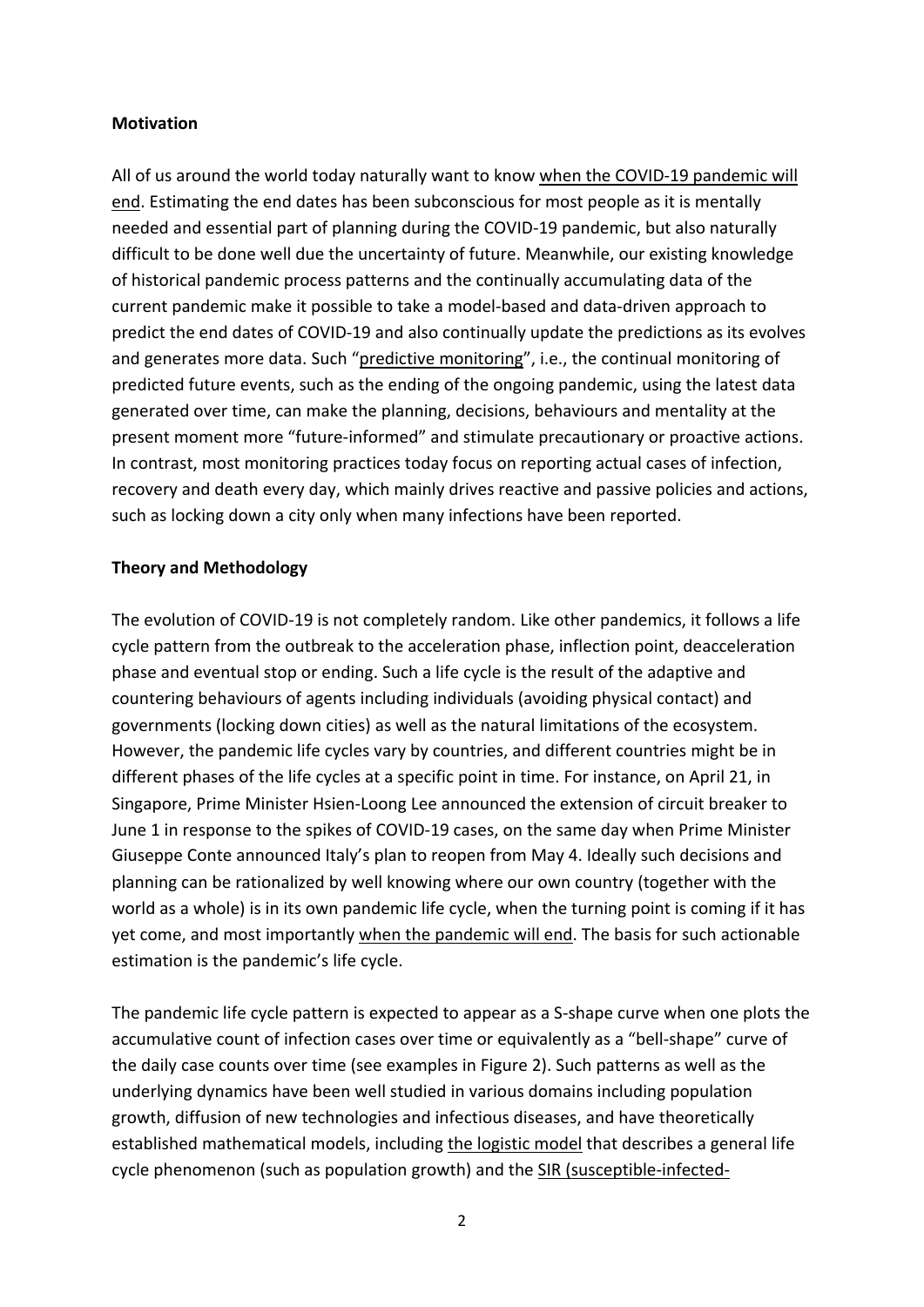recovered) model that describes the spread of infectious diseases. The context-specific and explainable SIR model is used in our predictions. In this paper we will not repeat to give the details of these models here, because they can be easily found in many mathematics textbooks and public websites. Both models incorporate two parameters, whose values define the shape of a specific life cycle curve. The model parameters for a country can be regressed based on actual data from the country. These models are not new and have many open-source Python and Matlab code implementations available online.

In this case, to estimate the pandemic life cycle, daily updated COVID-19 data from Our World in Data <sup>1</sup> are used to regress the SIR model of COVID-19 using open-source codes from Milan Batista<sup>2</sup>. Regression is run for individual countries and updated daily with the newest data. The regressed model is used to estimate the full pandemic life cycle and plot the life cycle curve. The initial segment of the curve is fitted with the data to date and the remaining segment of the curve is predicted. With the estimated full life cycle curve, one can easily see which phase of the pandemic life cycle a specific country is in (with actual data plotted together), when the inflection point (the peak in the bell-shape curve) is coming (for the interests of the countries still in the accelerating phase), and when the pandemic will end (for the interests of all countries).





<sup>[1]</sup> Our World in Data.<https://github.com/owid/covid-19-data/tree/master/public/data>

<sup>[2]</sup> Milan Batista (2020). fitVirusCOVID19, MIT Central File Exchange. Retrieved April 25, 2020. [https://www.mathworks.com/matlabcentral/fileexchange/74658-fitviruscovid19.](https://www.mathworks.com/matlabcentral/fileexchange/74658-fitviruscovid19)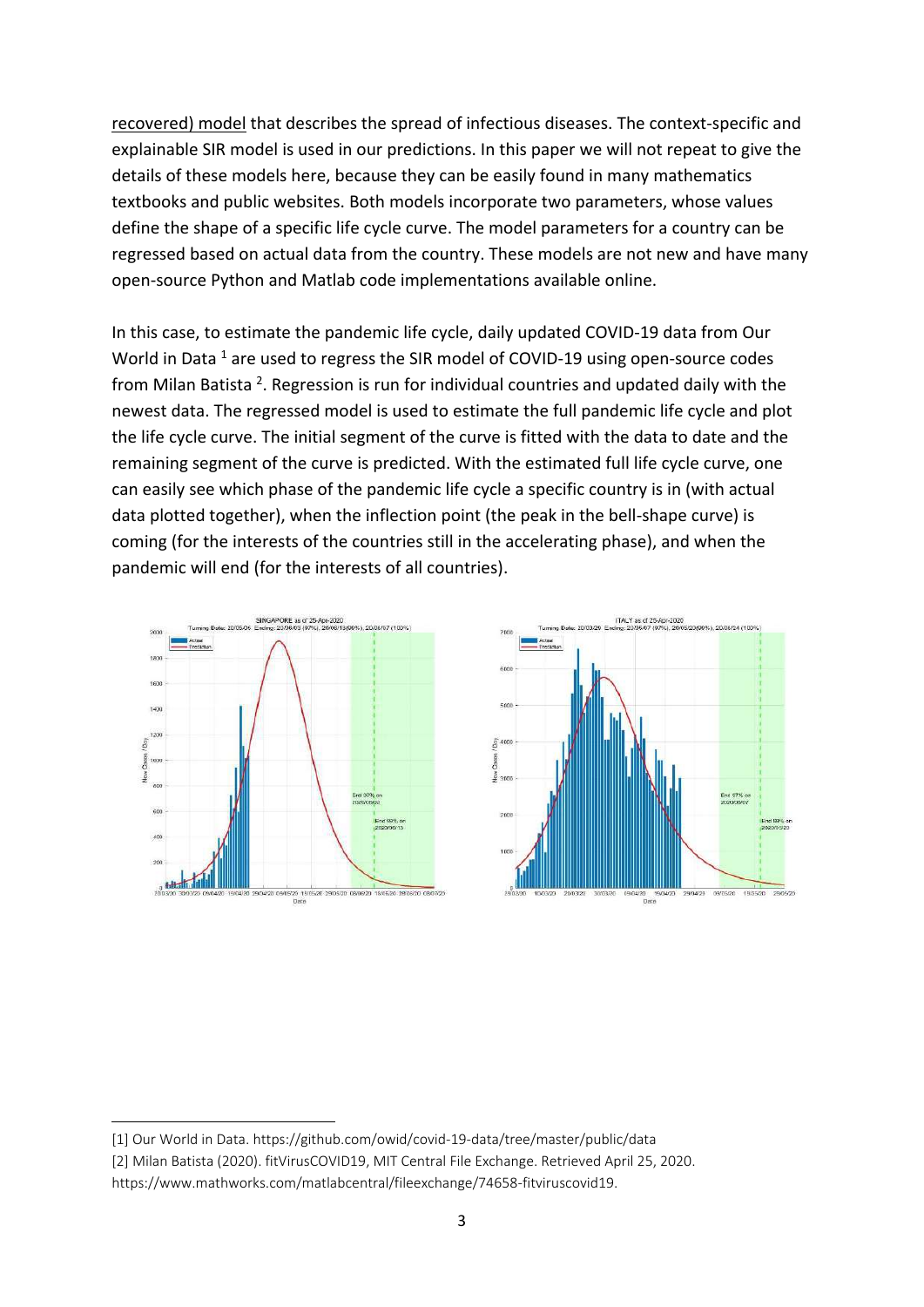

Figure 2. Model-Based Data-Driven Estimation of COVID-19 Life Cycle, Turning and Ending Dates in four countries (Singapore, Italy, United States and Australia) based on data as of 25 April 2020

The inflection point is specific as it appears as the peak in the bell-shape curve. However, estimating the "ending date" is not so straight-forward and may be done differently for different considerations. Most theoretically, one can define the end date as the one with the last predicted case in the pandemic life cycle curve. However, practically, estimation of that definitive ending might not be useful to provide guidance for the planning of activities of governments, companies and individuals. One might consider an early date as the end date from businesses, schools or governments, when most the predicted infections (indicated by the regressed pandemic life cycle curve) have been actualized and only a small portion of the total predicted epidemic population is left. Our latest predictions provide the following three alternative estimates of end dates in the order of conservativeness.

- The date when the last expected case has identified;
- The date when 99% of the expected total cases have been identified;
- The date when 97% of the expected cases have been identified.

Table 1 (provided in the end of the paper) reports the three alternative estimations of COVID-19 end dates of 131 countries as of 25 April 2020. In any case, prediction and specifying an end date is arbitrary in nature. In fact, one may simply just exploit the estimated life cycle curve, especially its right most tail segment, to sense on which possible dates the pandemic gradually ends to which extents according to his/her own preferences and planning needs. Alternatively, estimation as a range of dates might make sense for such uncertain predictions. And the estimated date range is expected to be become narrower as the country continually evolves along the pandemic life cycle curve to its end.

It is noteworthy that the bell-shape curve (rather than the S-shape curve) is chosen to visualize the life cycle curve because it allows easy detection of the inflection point as the peak of the curve to distinguish countries in different phases. For instance, Figure 2 based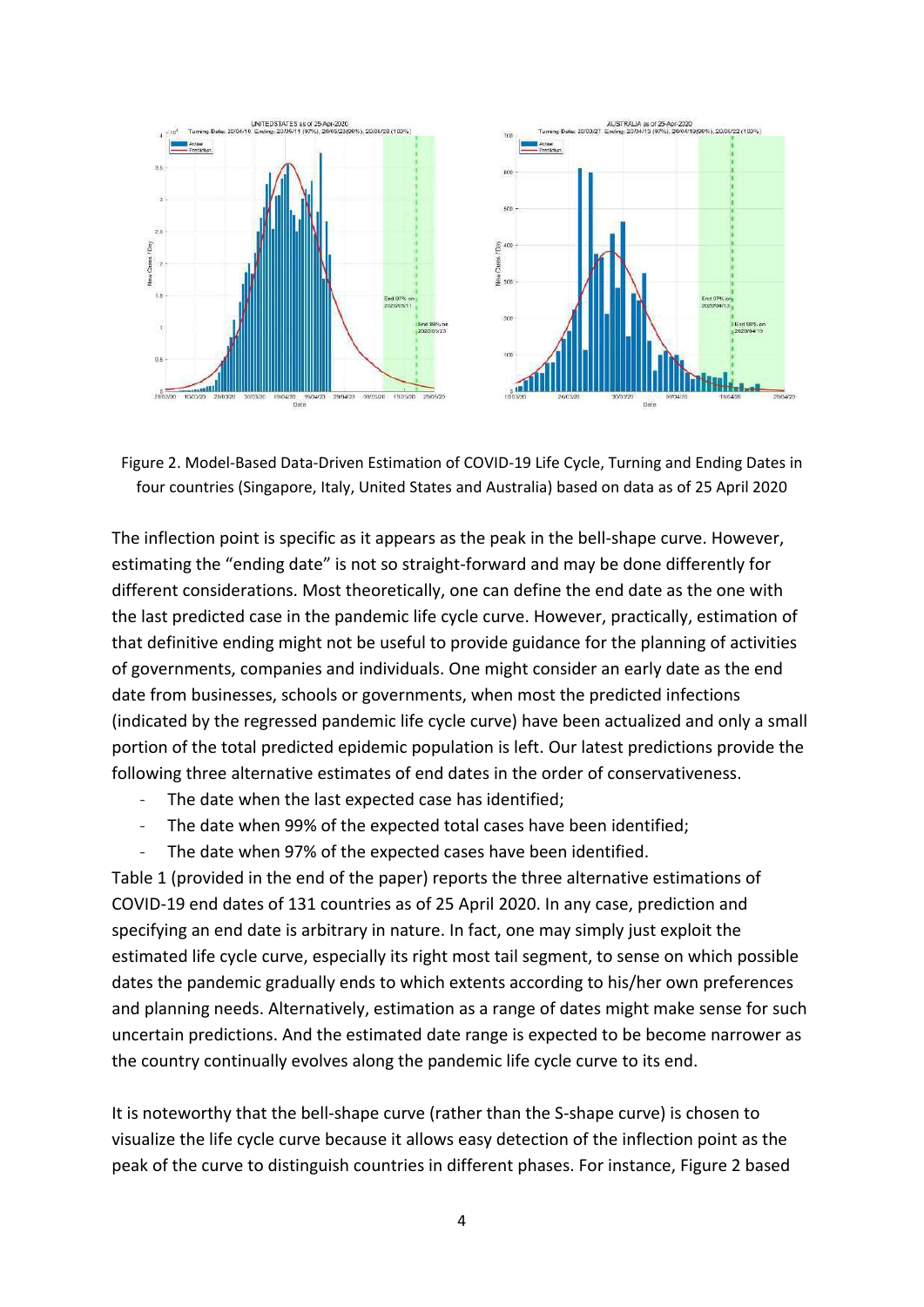on data as of April 25 visually reveal Singapore is still early in the acceleration phase, Italy and United States have already gone over their respective inflection points and approaching their ending phases, and Australia has finished its pandemic more than 99% and is expected to end fully the pandemic around 22 June. Singapore is expected to bend the curve around May 5 and end 97% of COVID in the country around June 4, whereas Italy and United States are predicted to end 97% of their pandemics on May 7 and May 11 respectively. Such predictive monitoring should be read together with what are happening in the real world and the governments' policy changes. For instance, Singapore governments' increased restrictions from April may bent it curve earlier than the previous predictions, and the early relaxation of social distance and lockdown in Italy and United States might increase changes of infections and thus delay the ending as predicted now.

Because of the evolving nature of the pandemic, in particular the changing government policies and individual behavers, the curve, inflection and end dates must be continuously re-estimated with newest data from official channels every day for the purpose of predictive monitoring. Especially, for Singapore and other countries that are still early in their own pandemic life cycles, the prediction of the rest of the curve, inflection and ending dates will be more teasing and potentially valuable if done properly, but also expected to be less relevant to the "real future" to come given that the actual data only cover a smaller and early portion of the total life cycle. By contrast, for Italy and other countries that have passed their inflection points and been approaching ending phases, prediction is more accurate because it is based on data covering more phases of the life cycle, but also less useful. In such cases, the estimations are more about explaining the history and less about predicting the future.

#### **Summary (Temporary)**

The model-based and data-driven estimation of pandemic life cycle (visualized) and end date predictions, if properly done, may reduce anxiety and prepare the mentality of all of us for the next phases of the epidemic evolution, no matter it is going to improve or worsen. Such predictive monitoring will allow the decisions and planning of the governments and companies that must be made now for the future to be more "future-informed". Our website complements with the widely available online dashboards and monitors of daily confirmed, death and recovery cases in different countries. We will continually fine tune the prediction and visualization methodology and update the reports on our research lab website (https://ddi.sutd.edu.sg/when-will-covid-19-end/). When more time is available, I plan to update this paper with more analyses and cases, as well as sharing of learning and reflections from this exercise.

In the meantime, readers must take any predictions, regardless of the model and data used, with caution. Overly optimism based on some predicted end dates might be dangerous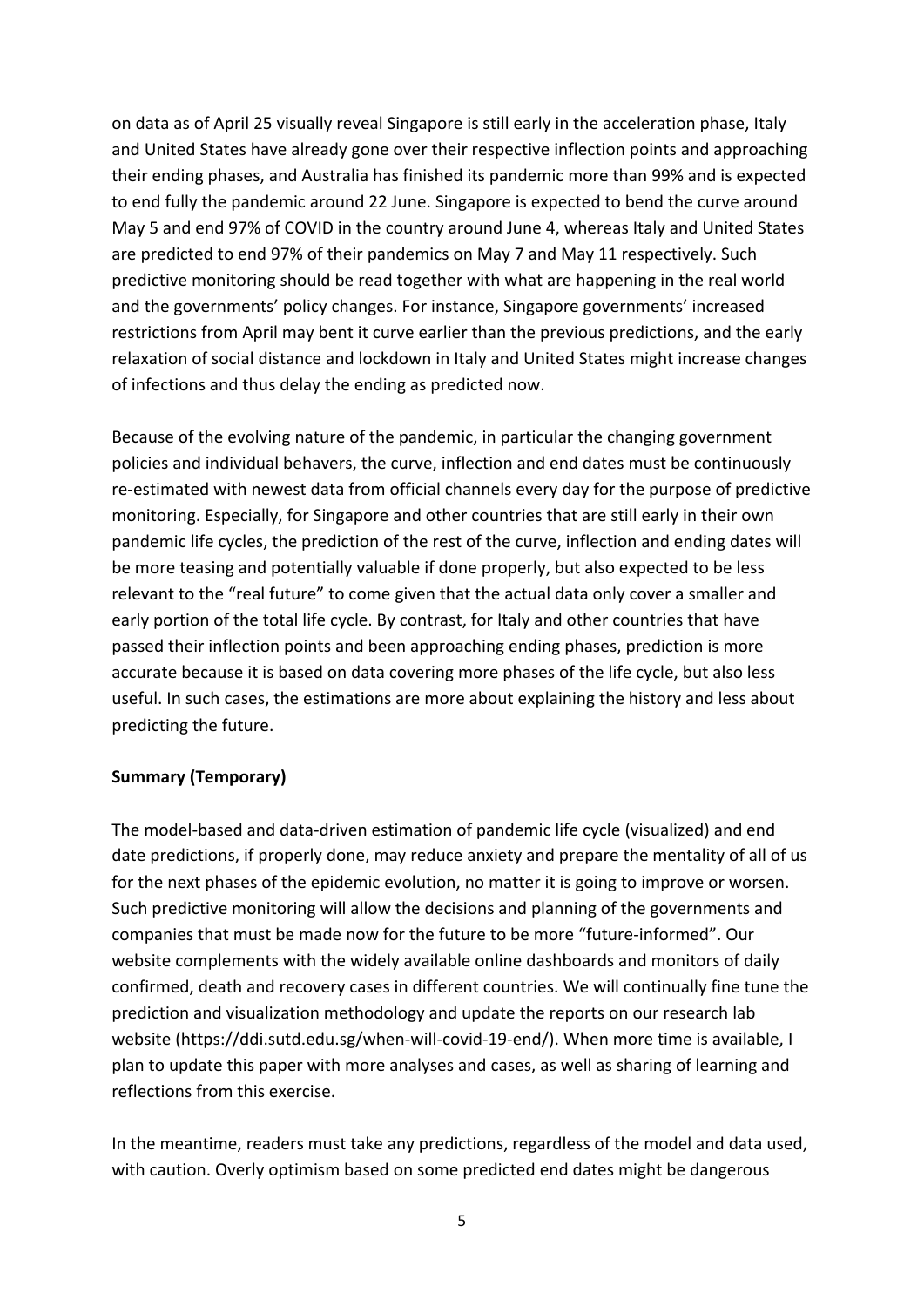because it may loosen our disciplines and controls and cause the turnaround of the virus and infection rates. Note that the model behind our prediction is only theoretically suitable for one-stage epidemic. The prediction is also conditioned by the quality of the data. The reality is the future is always uncertain. No one predicted the COVID-19 outbreak in October or November 2019, although Bill Gates famously warned about the potential damage of a global infectious disease to the world during a TED Talk in 2015. With acknowledging the uncertain nature of the ongoing COVID-19 pandemic and our growing inter-connected and complex world, what are eventually and fundamentally needed are the flexibility, robustness and resilience to deal with unexpected future events and scenarios.

| <b>Countries</b> | <b>Turning Date</b> | <b>End 97%</b> | <b>End 99%</b> | <b>End 100%</b> |
|------------------|---------------------|----------------|----------------|-----------------|
| <b>World</b>     | 11-Apr-20           | 30-May-20      | 17-Jun-20      | $9$ -Dec-20     |
| China            | 8-Feb-20            | 27-Feb-20      | 4-Mar-20       | 9-Apr-20        |
| South Korea      | 2-Mar-20            | 22-Mar-20      | 31-Mar-20      | 12-May-20       |
| Cambodia         | 21-Mar-20           | 4-Apr-20       | 12-Apr-20      | 12-Apr-20       |
| Faeroe Islands   | 16-Mar-20           | 10-Apr-20      | 17-Apr-20      | 22-Apr-20       |
| <b>Brunei</b>    | 16-Mar-20           | 11-Apr-20      | 21-Apr-20      | 21-Apr-20       |
| Liechtenstein    | 20-Mar-20           | 13-Apr-20      | 18-Apr-20      | 18-Apr-20       |
| Australia        | 27-Mar-20           | 14-Apr-20      | 20-Apr-20      | 23-May-20       |
| New Zealand      | 29-Mar-20           | 17-Apr-20      | 24-Apr-20      | 10-May-20       |
| Taiwan           | 24-Mar-20           | 17-Apr-20      | 26-Apr-20      | 7-May-20        |
| Gibraltar        | 30-Mar-20           | 18-Apr-20      | 26-Apr-20      | 26-Apr-20       |
| Iceland          | 28-Mar-20           | 18-Apr-20      | 25-Apr-20      | 13-May-20       |
| Guernsey         | 4-Apr-20            | 19-Apr-20      | 25-Apr-20      | 29-Apr-20       |
| Vietnam          | 25-Mar-20           | 19-Apr-20      | 30-Apr-20      | 15-May-20       |
| Austria          | 26-Mar-20           | 20-Apr-20      | 29-Apr-20      | 14-Jun-20       |
| Guam             | $1-Apr-20$          | 20-Apr-20      | 28-Apr-20      | 28-Apr-20       |
| Mauritius        | $1-Apr-20$          | 20-Apr-20      | 27-Apr-20      | $3-May-20$      |
| Monaco           | 30-Mar-20           | 21-Apr-20      | 28-Apr-20      | 28-Apr-20       |
| Luxembourg       | 27-Mar-20           | 23-Apr-20      | 3-May-20       | $6$ -Jun-20     |
| Niger            | 8-Apr-20            | 24-Apr-20      | 29-Apr-20      | 10-May-20       |
| Jordan           | 26-Mar-20           | 25-Apr-20      | 7-May-20       | 22-May-20       |
| Madagascar       | 3-Apr-20            | 25-Apr-20      | $6$ -May-20    | $6$ -May-20     |
| Montenegro       | 3-Apr-20            | 25-Apr-20      | $6$ -May-20    | 19-May-20       |
| <b>Barbados</b>  | 31-Mar-20           | 26-Apr-20      | 30-Apr-20      | 30-Apr-20       |
| Isle of Man      | 8-Apr-20            | 26-Apr-20      | $2-May-20$     | 8-May-20        |
| Lebanon          | 25-Mar-20           | 26-Apr-20      | 8-May-20       | 29-May-20       |
| Thailand         | 28-Mar-20           | 26-Apr-20      | 7-May-20       | 12-Jun-20       |
| Djibouti         | 16-Apr-20           | 27-Apr-20      | $1-May-20$     | 9-May-20        |
| Somalia          | 20-Apr-20           | 27-Apr-20      | 29-Apr-20      | $1-May-20$      |
| Switzerland      | 29-Mar-20           | 28-Apr-20      | 9-May-20       | 4-Jul-20        |

Table 1. Three alternative estimations of COVID-19 end dates as of 26 April 2020 (sorted by estimated 97% end dates)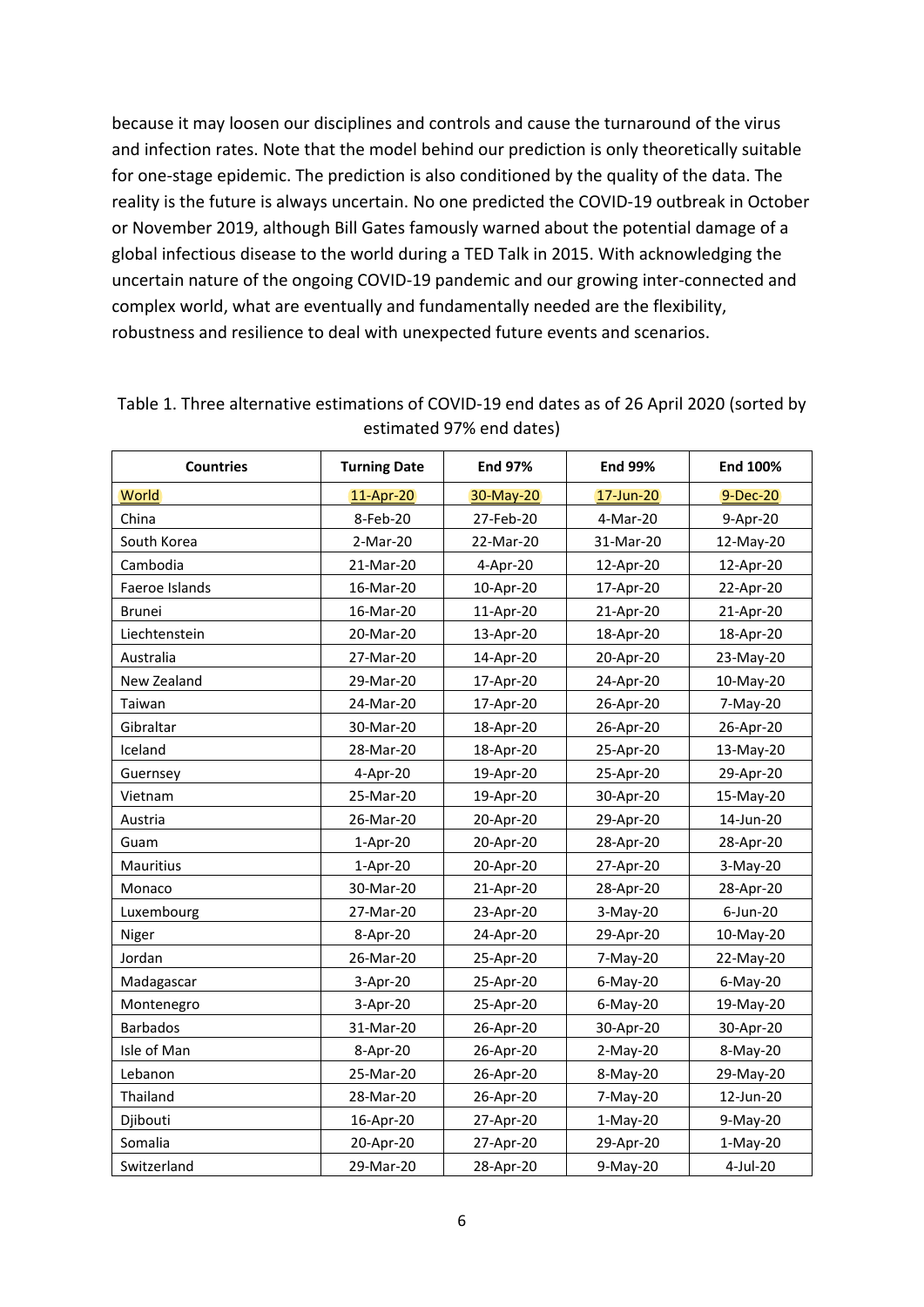| Cyprus                      | 5-Apr-20   | 29-Apr-20   | 8-May-20   | 24-May-20 |
|-----------------------------|------------|-------------|------------|-----------|
| Sudan                       | 22-Apr-20  | 30-Apr-20   | $2-May-20$ | 3-May-20  |
| Andorra                     | 29-Mar-20  | $1-May-20$  | 13-May-20  | 3-Jun-20  |
| Croatia                     | 2-Apr-20   | $3-May-20$  | 14-May-20  | 13-Jun-20 |
| Germany                     | $1-Apr-20$ | $3-May-20$  | 15-May-20  | 1-Aug-20  |
| Honduras                    | 4-Apr-20   | 3-May-20    | 12-May-20  | 28-May-20 |
| Uzbekistan                  | 13-Apr-20  | 3-May-20    | 8-May-20   | 24-May-20 |
| Costa Rica                  | 30-Mar-20  | 4-May-20    | 16-May-20  | 5-Jun-20  |
| Israel                      | 4-Apr-20   | 4-May-20    | 15-May-20  | 4-Jul-20  |
| Latvia                      | 30-Mar-20  | 4-May-20    | 18-May-20  | 13-Jun-20 |
| Myanmar                     | 16-Apr-20  | 4-May-20    | 12-May-20  | 12-May-20 |
| Norway                      | 27-Mar-20  | 4-May-20    | 19-May-20  | 20-Jul-20 |
| Slovenia                    | 28-Mar-20  | 4-May-20    | 16-May-20  | 15-Jun-20 |
| Spain                       | 2-Apr-20   | 4-May-20    | 16-May-20  | 7-Aug-20  |
| Czech Republic              | $1-Apr-20$ | 5-May-20    | 18-May-20  | 9-Jul-20  |
| Jersey                      | 4-Apr-20   | 5-May-20    | 17-May-20  | 29-May-20 |
| Tunisia                     | 3-Apr-20   | 5-May-20    | 17-May-20  | 10-Jun-20 |
| Azerbaijan                  | 8-Apr-20   | $6$ -May-20 | 17-May-20  | 14-Jun-20 |
| Ethiopia                    | 12-Apr-20  | 6-May-20    | 15-May-20  | 15-May-20 |
| France                      | 3-Apr-20   | $6$ -May-20 | 18-May-20  | 5-Aug-20  |
| Cameroon                    | 8-Apr-20   | 7-May-20    | 16-May-20  | 8-Jun-20  |
| Denmark                     | 6-Apr-20   | 7-May-20    | 17-May-20  | 30-Jun-20 |
| Malaysia                    | 31-Mar-20  | 7-May-20    | 19-May-20  | 6-Jul-20  |
| Portugal                    | 6-Apr-20   | 7-May-20    | 18-May-20  | 11-Jul-20 |
| Estonia                     | $1-Apr-20$ | 8-May-20    | 22-May-20  | 27-Jun-20 |
| Italy                       | 29-Mar-20  | 8-May-20    | 21-May-20  | 25-Aug-20 |
| Greece                      | 30-Mar-20  | 9-May-20    | 25-May-20  | 13-Jul-20 |
| Jamaica                     | 20-Apr-20  | 9-May-20    | 16-May-20  | 22-May-20 |
| Philippines                 | 7-Apr-20   | 9-May-20    | 20-May-20  | 2-Jul-20  |
| Guyana                      | 10-Apr-20  | 11-May-20   | 19-May-20  | 19-May-20 |
| Malta                       | 4-Apr-20   | 11-May-20   | 24-May-20  | 10-Jun-20 |
| Serbia                      | 15-Apr-20  | 11-May-20   | 20-May-20  | 23-Jun-20 |
| <b>United Arab Emirates</b> | 17-Apr-20  | 11-May-20   | 19-May-20  | 22-Jun-20 |
| <b>Burkina Faso</b>         | 4-Apr-20   | 12-May-20   | 27-May-20  | 23-Jun-20 |
| Iraq                        | 4-Apr-20   | 12-May-20   | 1-Jun-20   | 4-Aug-20  |
| Lithuania                   | 3-Apr-20   | 12-May-20   | 26-May-20  | 2-Jul-20  |
| <b>United States</b>        | 10-Apr-20  | 12-May-20   | 24-May-20  | 27-Aug-20 |
| Belgium                     | 8-Apr-20   | 13-May-20   | 24-May-20  | 27-Jul-20 |
| Georgia                     | 13-Apr-20  | 13-May-20   | 23-May-20  | 6-Jun-20  |
| Moldova                     | 13-Apr-20  | 13-May-20   | 23-May-20  | 25-Jun-20 |
| Tanzania                    | 23-Apr-20  | 13-May-20   | 19-May-20  | 29-May-20 |
| Algeria                     | 10-Apr-20  | 14-May-20   | 26-May-20  | 2-Jul-20  |
| Ecuador                     | 12-Apr-20  | 14-May-20   | 25-May-20  | 11-Jul-20 |
| Ireland                     | 15-Apr-20  | 15-May-20   | 24-May-20  | 9-Jul-20  |
| Kyrgyzstan                  | 11-Apr-20  | 15-May-20   | 27-May-20  | 18-Jun-20 |
| Macedonia                   | 12-Apr-20  | 15-May-20   | 25-May-20  | 21-Jun-20 |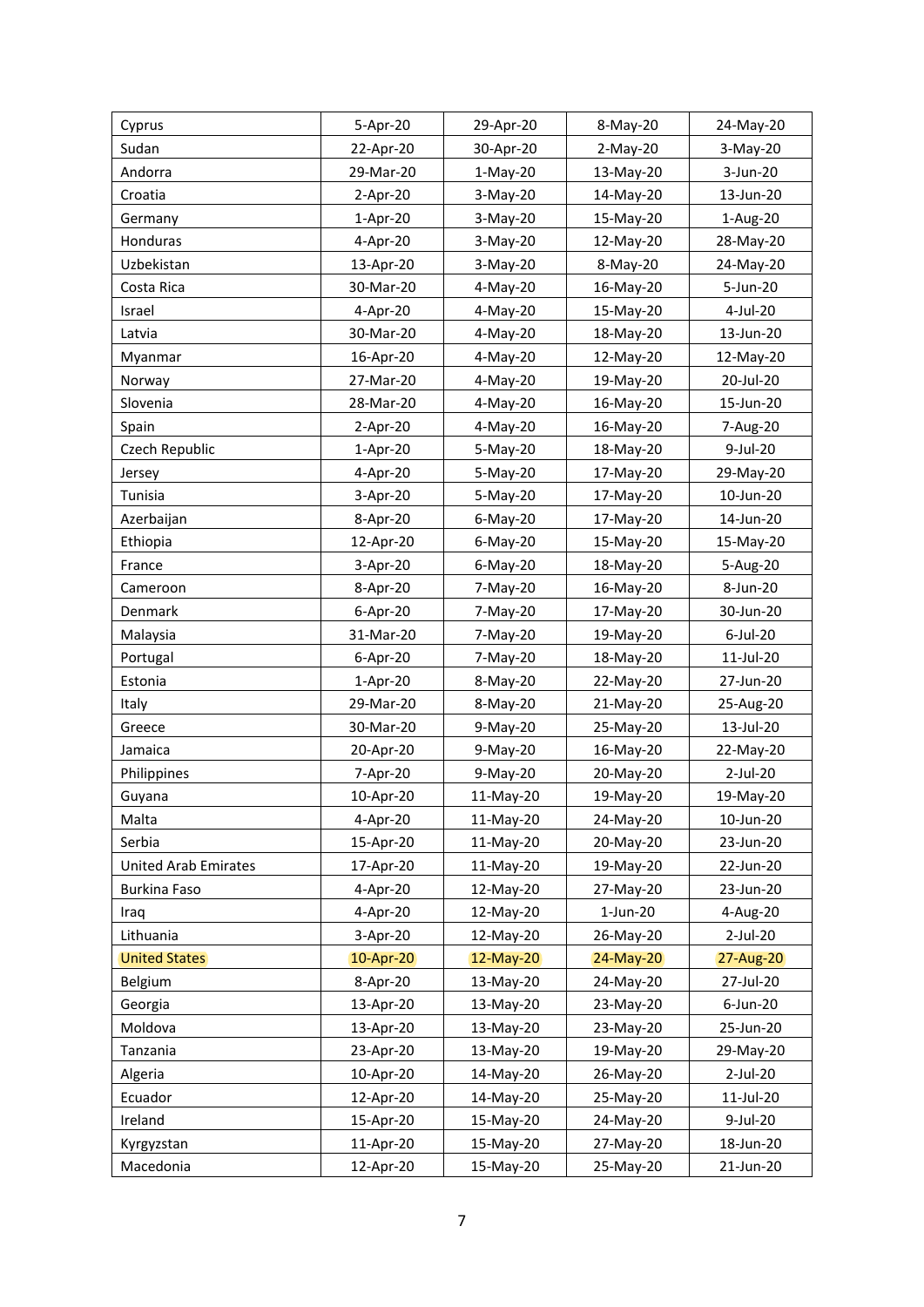| Peru                   | 18-Apr-20  | 15-May-20   | 25-May-20   | 13-Jul-20   |
|------------------------|------------|-------------|-------------|-------------|
| Bosnia And Herzegovina | 7-Apr-20   | 16-May-20   | 30-May-20   | 4-Jul-20    |
| Oman                   | 19-Apr-20  | 16-May-20   | 24-May-20   | 19-Jun-20   |
| United Kingdom         | 12-Apr-20  | 16-May-20   | 27-May-20   | 14-Aug-20   |
| Mali                   | 21-Apr-20  | 17-May-20   | 25-May-20   | $6$ -Jun-20 |
| Turkey                 | 14-Apr-20  | 17-May-20   | 29-May-20   | 12-Aug-20   |
| Canada                 | 12-Apr-20  | 18-May-20   | 30-May-20   | 9-Aug-20    |
| Bangladesh             | 23-Apr-20  | 19-May-20   | 30-May-20   | 15-Jul-20   |
| Japan                  | 14-Apr-20  | 18-May-20   | 5-Jun-20    | 26-Sep-20   |
| Paraguay               | 10-Apr-20  | 19-May-20   | 31-May-20   | 12-Jun-20   |
| Egypt                  | 18-Apr-20  | 20-May-20   | 30-May-20   | 8-Jul-20    |
| Iran                   | $1-Apr-20$ | 20-May-20   | 9-Jun-20    | 22-Oct-20   |
| Russia                 | 24-Apr-20  | 20-May-20   | 28-May-20   | 20-Jul-20   |
| India                  | 20-Apr-20  | 22-May-20   | $1$ -Jun-20 | 26-Jul-20   |
| Saudi Arabia           | 27-Apr-20  | 22-May-20   | 30-May-20   | 11-Jul-20   |
| <b>Brazil</b>          | 21-Apr-20  | 23-May-20   | 2-Jun-20    | 2-Aug-20    |
| Kosovo                 | 18-Apr-20  | 23-May-20   | 4-Jun-20    | 30-Jun-20   |
| Liberia                | 18-Apr-20  | 24-May-20   | $6$ -Jun-20 | 14-Jun-20   |
| Netherlands            | 8-Apr-20   | 24-May-20   | 9-Jun-20    | 8-Sep-20    |
| Cuba                   | 16-Apr-20  | 25-May-20   | 8-Jun-20    | 14-Jul-20   |
| Ukraine                | 21-Apr-20  | 25-May-20   | $6$ -Jun-20 | 28-Jul-20   |
| Dominican Republic     | 18-Apr-20  | 26-May-20   | 8-Jun-20    | 27-Jul-20   |
| Panama                 | 12-Apr-20  | 27-May-20   | 12-Jun-20   | 12-Aug-20   |
| Poland                 | 13-Apr-20  | 27-May-20   | 11-Jun-20   | 19-Aug-20   |
| Romania                | 13-Apr-20  | 27-May-20   | 11-Jun-20   | 20-Aug-20   |
| Argentina              | 11-Apr-20  | 30-May-20   | 15-Jun-20   | 12-Aug-20   |
| Hungary                | 15-Apr-20  | 30-May-20   | 15-Jun-20   | 5-Aug-20    |
| Botswana               | 10-Apr-20  | 31-May-20   | 19-Jun-21   | 31-May-20   |
| Morocco                | 24-Apr-20  | $1$ -Jun-20 | 13-Jun-20   | 30-Jul-20   |
| Finland                | 11-Apr-20  | 2-Jun-20    | 20-Jun-20   | 26-Aug-20   |
| Gabon                  | 24-Apr-20  | 2-Jun-20    | 15-Jun-20   | 5-Jul-20    |
| <b>Belarus</b>         | 29-Apr-20  | 4-Jun-20    | 16-Jun-20   | 14-Aug-20   |
| Chile                  | 16-Apr-20  | 4-Jun-20    | 21-Jun-20   | 11-Sep-20   |
| Singapore              | 5-May-20   | 4-Jun-20    | 14-Jun-20   | 8-Aug-20    |
| Kuwait                 | 22-Apr-20  | 6-Jun-20    | 28-Jun-20   | 10-Nov-20   |
| Indonesia              | 20-Apr-20  | 7-Jun-20    | 24-Jun-20   | 7-Sep-20    |
| Pakistan               | 27-Apr-20  | 9-Jun-20    | 23-Jun-20   | 1-Sep-20    |
| Armenia                | 16-Apr-20  | 11-Jun-20   | 29-Jun-20   | 20-Aug-20   |
| <b>Bolivia</b>         | 30-Apr-20  | 11-Jun-20   | 25-Jun-20   | 31-Jul-20   |
| Ghana                  | $1-May-20$ | 14-Jun-20   | 28-Jun-20   | 16-Aug-20   |
| <b>Mexico</b>          | $1-May-20$ | 14-Jun-20   | 29-Jun-20   | 18-Sep-20   |
| Cote D Ivoire          | 24-Apr-20  | 17-Jun-20   | 6-Jul-20    | 28-Aug-20   |
| Slovakia               | 23-Apr-20  | 17-Jun-20   | 4-Jul-20    | 26-Aug-20   |
| Afghanistan            | 29-Apr-20  | 18-Jun-20   | 5-Jul-20    | 28-Aug-20   |
| El Salvador            | 23-Apr-20  | 19-Jun-20   | 8-Jul-20    | 9-Aug-20    |
| Sweden                 | 20-Apr-20  | 19-Jun-20   | 10-Jul-20   | 26-Oct-20   |